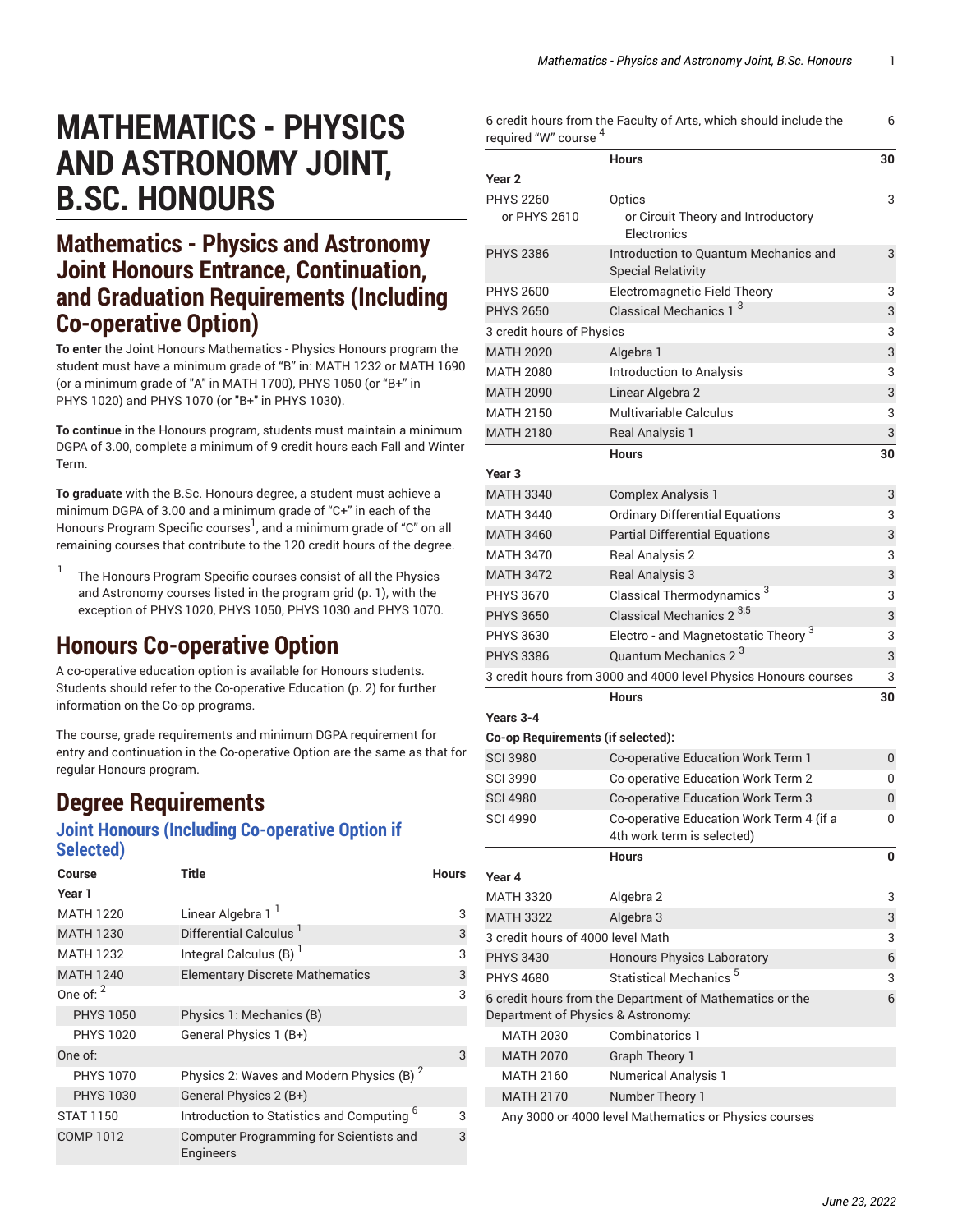| 6 credit hours of electives |     |
|-----------------------------|-----|
| <b>Hours</b>                |     |
| <b>Total Hours</b>          | 100 |

1 Students are strongly advised to take MATH 1220, MATH 1230 and MATH 1232.

The following substitutions are allowed (but not advised), provided the grades indicated in brackets are achieved:

- MATH 1210 (A) or MATH 1300 (A) in place of MATH 1220,
- MATH 1500 (A) or MATH 1510 (A) in place of MATH 1230,
- MATH 1700 (A) or MATH 1710 (A) in place of MATH 1232,
- MATH 1690 (B) in place of MATH 1230 and MATH 1232.

With permission from the department, students may be able to substitute STAT 1000 and STAT 2000 in place of STAT 1150.

- 2 Students are advised to take PHYS 1050 and PHYS 1070.
- 3 The corequisite or prerequisite of PHYS 2496 is waived for students in this program. It is recommended that students audit PHYS 2496 in second year and PHYS 3496 in third year.
- 4 As there are no electives in Year 2 of the program, students should complete the university written English requirement in Year 1. If not completed in Year 1, a "W" course must be completed prior to Year 3 in addition to the required Year 2 courses.
- 5 The pre-or corequisite of PHYS 3496 is waived for students in this program. It is recommended that students audit PHYS 2496 in second year and PHYS 3496 in third year.
- 6 Students may take STAT 1000 and STAT 2000 in lieu of STAT 1150.

(Letters in brackets indicate minimum prerequisite standing for further study.)

## <span id="page-1-0"></span>**Co-operative Education**

### **Co-operative Education Option Academic Regulations: B.Sc. (Major) & B.Sc. and B.C.Sc. (Honours)**

Co-operative education is a form of experiential learning which integrates the academic education (classroom-based learning) of interested and qualified students with relevant, supervised, and paid work experience (work-based learning) with employers. Co-op students gain valuable skills to guide them through their academic education and prepare them for future careers after graduation.

The Faculty of Science offers a Co-operative Education Option in the following Major programs:

- Biochemistry
- Biological Sciences
- Biotechnology (As of Fall 2018, admission to the Biotechnology programs has been temporarily suspended. For further information, see the Faculty of Science office.)
- Chemistry
- Computer Science
- Data Science
- Genetics
- Mathematics
- Microbiology
- Physics & Astronomy
- Psychology
- Statistics.
- The Honours programs offering a Co-operative Education Option are:
	- Biochemistry
	- Biological Sciences
	- Biotechnology (As of Fall 2018, admission to the Biotechnology programs has been temporarily suspended. For further information, see the Faculty of Science office.)
	- Chemistry
	- Computer Science
	- Genetics
	- Mathematics
	- Microbiology
	- Physics & Astronomy
	- Statistics
	- Joint Computer Science Mathematics
	- Joint Computer Science Physics and Astronomy
	- Joint Computer Science Statistics
	- Joint Mathematics Physics and Astronomy
	- Joint Statistics Mathematics program.

Co-operative education is optional and supplementary to academic requirements of the chosen degree. All regulations governing regular Major and Honours programs apply to the Co-operative Education Option. In addition, the following variations apply:

### **Entrance**

To enter the Co-operative Education Option a student must be eligible to enter the Major or Honours program offered by the department. At the time of application, students must have a minimum Degree Grade Point Average (DGPA) of 2.5 for the Major and 3.0 for the Honours Programs. For Psychology, students must have a minimum Degree Grade Point Average (DGPA) of 3.0 for the Major. Co-op is not available for students in the Honours Psychology Program.

The normal point of entry to the Co-operative Education Option is following the completion of second year in the Faculty of Science. Students seeking admission will submit an application during their second year and complete an intake process with the appropriate departmental Co-op Coordinator. Application deadlines are established by the Science Co-op Office.

Students are advised that satisfying the entrance requirements does not guarantee a place in the Co-operative Education Option. The Science Coop Office reserves the right to determine and select the best-qualified applicants.

Students admitted into the Co-operative Education Option will complete pre-employment training, including workshops, prior to the start of their first co-op work term. The structure and content of this training is developed by the Science Co-op Office. Attendance and completion of this training is mandatory.

### **Structure and Sequencing**

The Co-operative Education Option consists of both academic terms and co-op work terms.

Each academic term can be either four months in duration or eight months in duration, as designated by the Major or Honours department.

Each co-op work term can be either four months in duration or eight months in duration, as designated by the Science Co-op Office. An eight